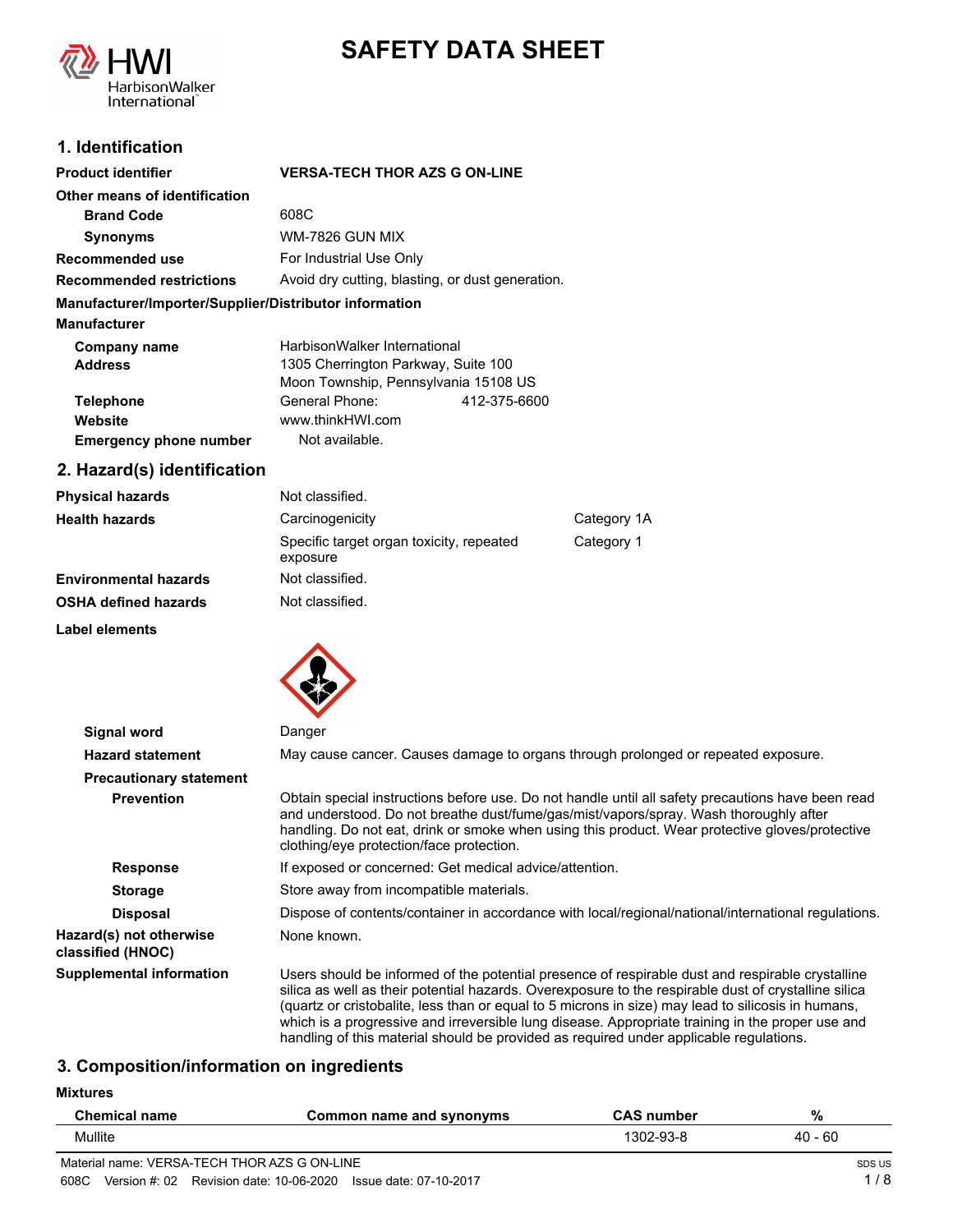| <b>Chemical name</b>                     | Common name and synonyms                        | <b>CAS number</b> | %           |
|------------------------------------------|-------------------------------------------------|-------------------|-------------|
| Zirconium Dioxide                        |                                                 | 1314-23-4         | $10 - 25$   |
| Aluminium Oxide (Non-Fibrous)            |                                                 | 1344-28-1         | $2.5 - 10$  |
| Amorphous Silica                         | <b>Fumed Silica</b><br>Silica, crystalline free | 7631-86-9         | $2.5 - 10$  |
| Cement, Alumina, Chemicals               |                                                 | 65997-16-2        | $2.5 - 10$  |
| Fumes, Silica                            |                                                 | 69012-64-2        | $2.5 - 10$  |
| Kyanite                                  |                                                 | 1302-76-7         | $2.5 - 10$  |
| Quartz (SiO2)                            |                                                 | 14808-60-7        | $2.5 - 10$  |
| <b>Bentonite</b>                         |                                                 | 1302-78-9         | $0.1 - 2.5$ |
| Other components below reportable levels |                                                 |                   | $2.5 - 10$  |

Crystalline silica may be present at low concentrations; most of this is encapsulated in the coarse aggregate or as part of the clays or sands.

## **4. First-aid measures**

| <b>Inhalation</b>                                                            | Move to fresh air. Call a physician if symptoms develop or persist.                                                                |
|------------------------------------------------------------------------------|------------------------------------------------------------------------------------------------------------------------------------|
| <b>Skin contact</b>                                                          | Wash off with soap and water. Get medical attention if irritation develops and persists.                                           |
| Eye contact                                                                  | Rinse with water. Get medical attention if irritation develops and persists.                                                       |
| Ingestion                                                                    | Rinse mouth. Get medical attention if symptoms occur.                                                                              |
| <b>Most important</b><br>symptoms/effects, acute and<br>delayed              | Prolonged exposure may cause chronic effects.                                                                                      |
| Indication of immediate<br>medical attention and special<br>treatment needed | Provide general supportive measures and treat symptomatically. Keep victim under observation.<br>Symptoms may be delayed.          |
| <b>General information</b>                                                   | IF exposed or concerned: Get medical advice/attention. If you feel unwell, seek medical advice<br>(show the label where possible). |
|                                                                              |                                                                                                                                    |

## **5. Fire-fighting measures**

| Suitable extinguishing media                                     | Use fire-extinguishing media appropriate for surrounding materials. |
|------------------------------------------------------------------|---------------------------------------------------------------------|
| Unsuitable extinguishing<br>media                                | Not available.                                                      |
| Specific hazards arising from<br>the chemical                    | Not applicable.                                                     |
| Special protective equipment<br>and precautions for firefighters | Not available.                                                      |

#### **6. Accidental release measures**

| <b>Personal precautions,</b><br>protective equipment and<br>emergency procedures | Keep unnecessary personnel away. Keep people away from and upwind of spill/leak. Material can<br>be slippery when wet. Wear appropriate protective equipment and clothing during clean-up.<br>Ensure adequate ventilation. For personal protection, see section 8 of the SDS.                                                                                                                                                                                                                                                     |
|----------------------------------------------------------------------------------|-----------------------------------------------------------------------------------------------------------------------------------------------------------------------------------------------------------------------------------------------------------------------------------------------------------------------------------------------------------------------------------------------------------------------------------------------------------------------------------------------------------------------------------|
| <b>Methods and materials for</b><br>containment and cleaning up                  | Stop the flow of material, if this is without risk. Following product recovery, flush area with water.<br>Put material in suitable, covered, labeled containers. For waste disposal, see section 13 of the<br>SDS.                                                                                                                                                                                                                                                                                                                |
| <b>Environmental precautions</b>                                                 | Avoid discharge into drains, water courses or onto the ground.                                                                                                                                                                                                                                                                                                                                                                                                                                                                    |
| 7. Handling and storage                                                          |                                                                                                                                                                                                                                                                                                                                                                                                                                                                                                                                   |
| <b>Precautions for safe handling</b>                                             | Obtain special instructions before use. Do not handle until all safety precautions have been read<br>and understood. Keep formation of airborne dusts to a minimum. Provide appropriate exhaust<br>ventilation at places where dust is formed. Do not breathe dust. Avoid prolonged exposure. When<br>using, do not eat, drink or smoke. Should be handled in closed systems, if possible. Wear<br>appropriate personal protective equipment. Wash hands thoroughly after handling. Observe good<br>industrial hygiene practices. |
| Conditions for safe storage,<br>including any incompatibilities                  | Store in tightly closed container. Store away from incompatible materials (see Section 10 of the<br>SDS).                                                                                                                                                                                                                                                                                                                                                                                                                         |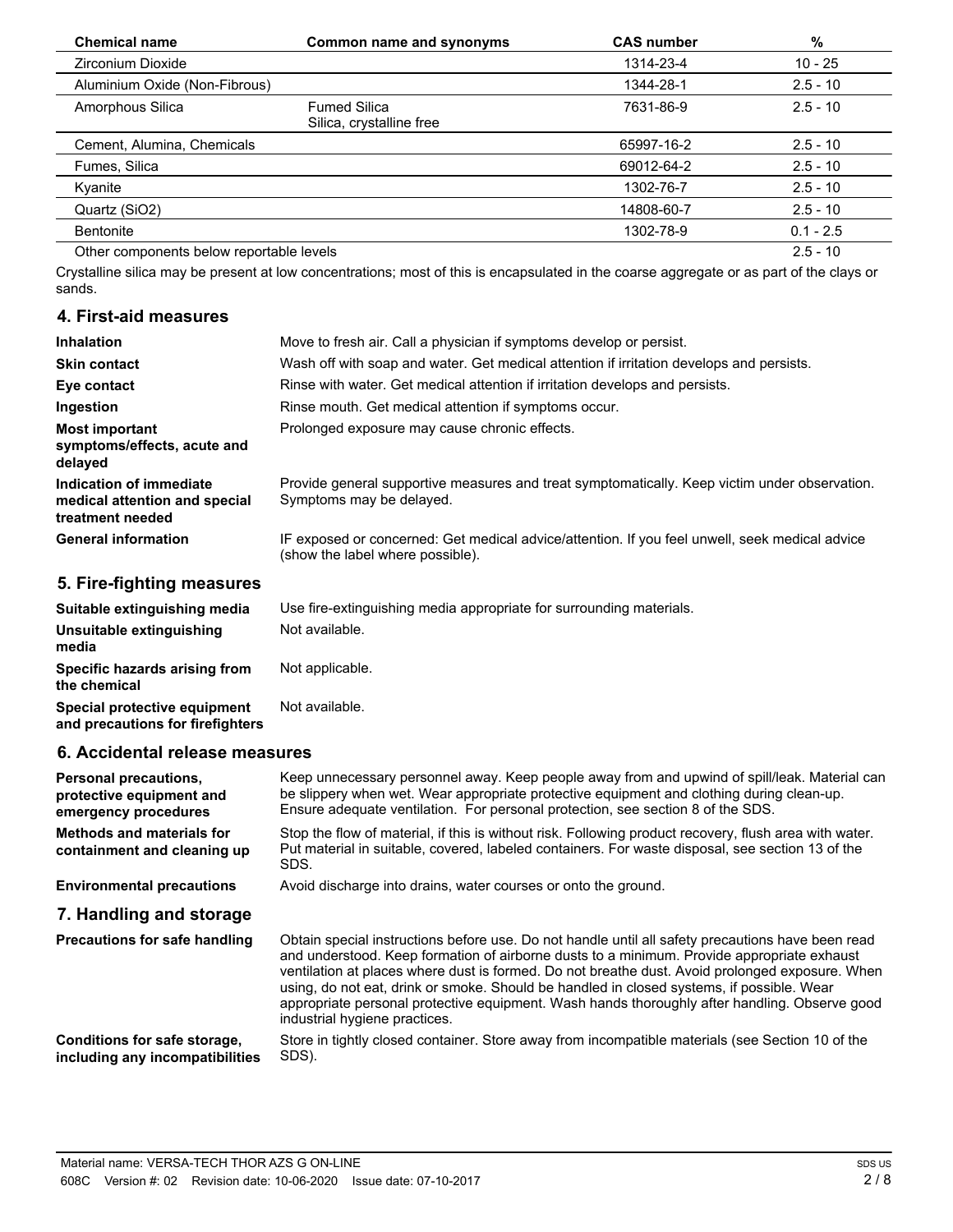## **8. Exposure controls/personal protection**

#### **Occupational exposure limits**

The following constituents are the only constituents of the product which have a PEL, TLV or other recommended exposure limit. At this time, the other constituents have no known exposure limits.

| <b>Components</b>                                          | <b>Type</b> | Value            | Form                 |
|------------------------------------------------------------|-------------|------------------|----------------------|
| Aluminium Oxide<br>(Non-Fibrous) (CAS<br>$1344 - 28 - 1$   | <b>PEL</b>  | $5$ mg/m $3$     | Respirable fraction. |
|                                                            |             | 15 mg/m3         | Total dust.          |
| Quartz (SiO2) (CAS<br>14808-60-7)                          | PEL         | $0.05$ mg/m $3$  | Respirable dust.     |
| Zirconium Dioxide (CAS<br>$1314 - 23 - 4$                  | <b>PEL</b>  | $5$ mg/m $3$     |                      |
| US. OSHA Table Z-3 (29 CFR 1910.1000)<br><b>Components</b> | <b>Type</b> | Value            | Form                 |
| Aluminium Oxide<br>(Non-Fibrous) (CAS<br>$1344 - 28 - 1$   | <b>TWA</b>  | $5$ mg/m $3$     | Respirable fraction. |
|                                                            |             | 15 mg/m3         | Total dust.          |
|                                                            |             | 50 mppcf         | Total dust.          |
|                                                            |             | 15 mppcf         | Respirable fraction. |
| Amorphous Silica (CAS<br>7631-86-9)                        | <b>TWA</b>  | $0.8$ mg/m $3$   |                      |
|                                                            |             | 20 mppcf         |                      |
| Fumes, Silica (CAS<br>69012-64-2)                          | <b>TWA</b>  | $0.8$ mg/m $3$   |                      |
|                                                            |             | 20 mppcf         |                      |
| Quartz (SiO2) (CAS<br>14808-60-7)                          | <b>TWA</b>  | $0.1$ mg/m $3$   | Respirable.          |
|                                                            |             | 2.4 mppcf        | Respirable.          |
| <b>US. ACGIH Threshold Limit Values</b>                    |             |                  |                      |
| <b>Components</b>                                          | <b>Type</b> | <b>Value</b>     | Form                 |
| Aluminium Oxide<br>(Non-Fibrous) (CAS<br>$1344 - 28 - 1$   | <b>TWA</b>  | 1 $mg/m3$        | Respirable fraction. |
| Kyanite (CAS 1302-76-7)                                    | <b>TWA</b>  | 1 mg/m $3$       | Respirable fraction. |
| Mullite (CAS 1302-93-8)                                    | <b>TWA</b>  | 1 $mg/m3$        | Respirable fraction. |
| Quartz (SiO2) (CAS<br>14808-60-7)                          | <b>TWA</b>  | 0.025 mg/m3      | Respirable fraction. |
| Zirconium Dioxide (CAS<br>$1314 - 23 - 4$                  | <b>STEL</b> | 10 mg/m3         |                      |
|                                                            | <b>TWA</b>  | $5 \text{ mg/m}$ |                      |
| US. NIOSH: Pocket Guide to Chemical Hazards                |             |                  |                      |
| <b>Components</b>                                          | <b>Type</b> | Value            | Form                 |
| Amorphous Silica (CAS<br>7631-86-9)                        | <b>TWA</b>  | $6$ mg/m $3$     |                      |
| Fumes, Silica (CAS<br>69012-64-2)                          | <b>TWA</b>  | $6$ mg/m $3$     |                      |
| Quartz (SiO2) (CAS<br>14808-60-7)                          | <b>TWA</b>  | $0.05$ mg/m $3$  | Respirable dust.     |
| Zirconium Dioxide (CAS<br>$1314 - 23 - 4$ )                | <b>STEL</b> | 10 mg/m3         |                      |
|                                                            |             |                  |                      |
|                                                            | <b>TWA</b>  | $5$ mg/m $3$     |                      |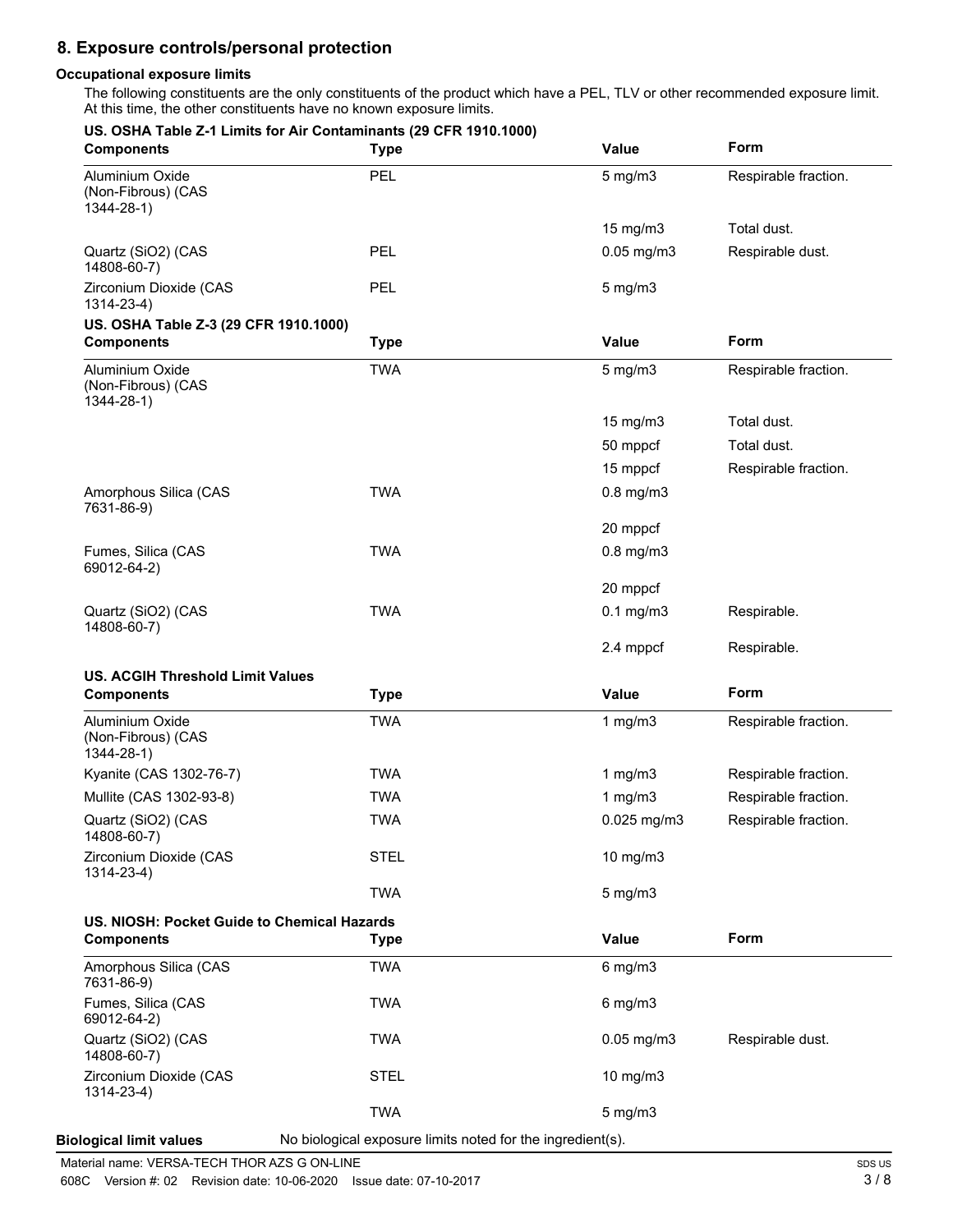| <b>Exposure guidelines</b>          | Occupational exposure to nuisance dust (total and respirable) and respirable crystalline silica<br>should be monitored and controlled. Occupational exposure to nuisance dust (total and respirable)<br>and respirable crystalline silica should be monitored and controlled.<br>Zirconium silicates (zircon sands) contain trace amounts (106-120 pCi/g) of naturally occurring<br>radioactive uranium and thorium. Overexposure by inhalation to respirable dust containing<br>uranium and thorium may cause lung cancer. Eye contact with the dust may cause eye irritation.<br>Measurements made by Dupont during the use of a similar mineral sand indicated the observance<br>of the 5 mg/m3 OSHA PEL for respirable dust and/or the PEL for quartz ensures the user is below<br>the exposure limits established for uranium and thorium. No LD50 or LC50 can be found for zircon<br>sand. |
|-------------------------------------|--------------------------------------------------------------------------------------------------------------------------------------------------------------------------------------------------------------------------------------------------------------------------------------------------------------------------------------------------------------------------------------------------------------------------------------------------------------------------------------------------------------------------------------------------------------------------------------------------------------------------------------------------------------------------------------------------------------------------------------------------------------------------------------------------------------------------------------------------------------------------------------------------|
| Appropriate engineering<br>controls | Good general ventilation (typically 10 air changes per hour) should be used. Ventilation rates<br>should be matched to conditions. If applicable, use process enclosures, local exhaust ventilation,<br>or other engineering controls to maintain airborne levels below recommended exposure limits. If<br>exposure limits have not been established, maintain airborne levels to an acceptable level.                                                                                                                                                                                                                                                                                                                                                                                                                                                                                           |
|                                     | Individual protection measures, such as personal protective equipment                                                                                                                                                                                                                                                                                                                                                                                                                                                                                                                                                                                                                                                                                                                                                                                                                            |
| Eye/face protection                 | Wear safety glasses with side shields (or goggles).                                                                                                                                                                                                                                                                                                                                                                                                                                                                                                                                                                                                                                                                                                                                                                                                                                              |
| <b>Skin protection</b>              |                                                                                                                                                                                                                                                                                                                                                                                                                                                                                                                                                                                                                                                                                                                                                                                                                                                                                                  |
| <b>Hand protection</b>              | Wear appropriate chemical resistant gloves.                                                                                                                                                                                                                                                                                                                                                                                                                                                                                                                                                                                                                                                                                                                                                                                                                                                      |
| <b>Other</b>                        | Wear appropriate chemical resistant clothing. Use of an impervious apron is recommended.                                                                                                                                                                                                                                                                                                                                                                                                                                                                                                                                                                                                                                                                                                                                                                                                         |
| <b>Respiratory protection</b>       | Use a NIOSH/MSHA approved respirator if there is a risk of exposure to dust/fume at levels<br>exceeding the exposure limits.                                                                                                                                                                                                                                                                                                                                                                                                                                                                                                                                                                                                                                                                                                                                                                     |
| <b>Thermal hazards</b>              | Wear appropriate thermal protective clothing, when necessary.                                                                                                                                                                                                                                                                                                                                                                                                                                                                                                                                                                                                                                                                                                                                                                                                                                    |
|                                     |                                                                                                                                                                                                                                                                                                                                                                                                                                                                                                                                                                                                                                                                                                                                                                                                                                                                                                  |
|                                     | المنط امعهمومع اممموا ومسموله المستحدث المستحدث والمسمع ومعاطا المنسبيم                                                                                                                                                                                                                                                                                                                                                                                                                                                                                                                                                                                                                                                                                                                                                                                                                          |

**General hygiene considerations**

Observe any medical surveillance requirements. Always observe good personal hygiene measures, such as washing after handling the material and before eating, drinking, and/or smoking. Routinely wash work clothing and protective equipment to remove contaminants.

# **9. Physical and chemical properties**

| <b>Appearance</b>                            |                |
|----------------------------------------------|----------------|
| <b>Physical state</b>                        | Solid.         |
| Form                                         | Solid.         |
| Color                                        | Not available. |
| Odor                                         | Not available. |
| Odor threshold                               | Not available. |
| рH                                           | Not available. |
| Melting point/freezing point                 | Not available. |
| Initial boiling point and boiling<br>range   | Not available. |
| <b>Flash point</b>                           | Not available. |
| <b>Evaporation rate</b>                      | Not available. |
| Flammability (solid, gas)                    | Not available. |
| Upper/lower flammability or explosive limits |                |
| <b>Flammability limit - lower</b><br>$(\%)$  | Not available. |
| <b>Flammability limit - upper</b><br>(%)     | Not available. |
| Explosive limit - lower (%)                  | Not available. |
| Explosive limit - upper (%)                  | Not available. |
| Vapor pressure                               | Not available. |
| Vapor density                                | Not available. |
| <b>Relative density</b>                      | Not available. |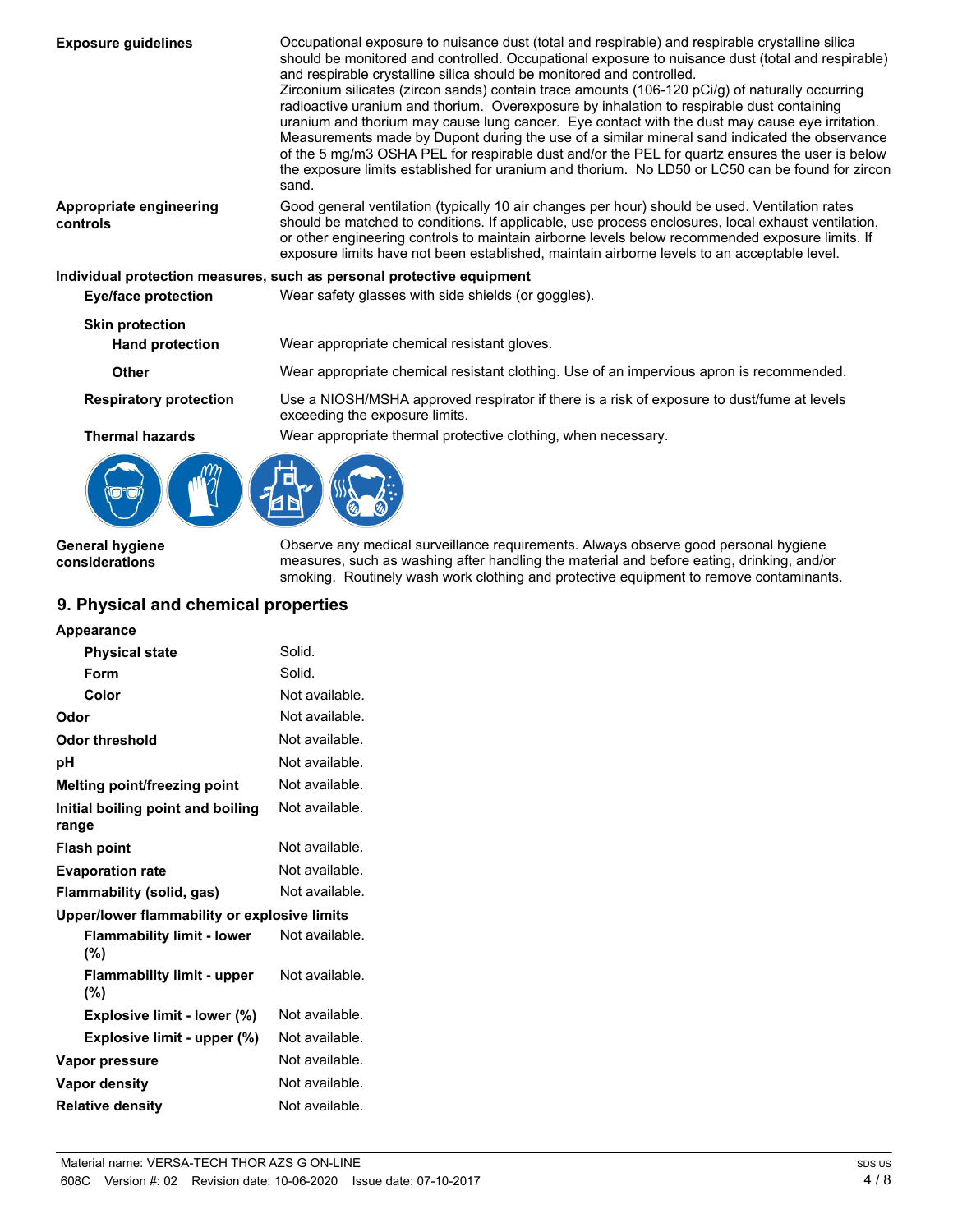| Solubility(ies)                                   |                                                                                            |
|---------------------------------------------------|--------------------------------------------------------------------------------------------|
| Solubility (water)                                | Not available.                                                                             |
| <b>Partition coefficient</b><br>(n-octanol/water) | Not available.                                                                             |
| <b>Auto-ignition temperature</b>                  | Not available.                                                                             |
| <b>Decomposition temperature</b>                  | Not available.                                                                             |
| <b>Viscosity</b>                                  | Not available.                                                                             |
| <b>Other information</b>                          |                                                                                            |
| <b>Explosive properties</b>                       | Not explosive.                                                                             |
| <b>Oxidizing properties</b>                       | Not oxidizing.                                                                             |
| 10. Stability and reactivity                      |                                                                                            |
| <b>Reactivity</b>                                 | The product is stable and non-reactive under normal conditions of use, storage and transpo |

| <b>Reactivity</b>                            | The product is stable and non-reactive under normal conditions of use, storage and transport.                                                                                                      |
|----------------------------------------------|----------------------------------------------------------------------------------------------------------------------------------------------------------------------------------------------------|
| <b>Chemical stability</b>                    | Material is stable under normal conditions.                                                                                                                                                        |
| <b>Possibility of hazardous</b><br>reactions | No dangerous reaction known under conditions of normal use.                                                                                                                                        |
| <b>Conditions to avoid</b>                   | Contact with incompatible materials.                                                                                                                                                               |
| Incompatible materials                       | Powerful oxidizers. Chlorine. Fluorine.<br>Incompatibility is based strictly upon potential theoretical reactions between chemicals and may<br>not be specific to industrial application exposure. |
| <b>Hazardous decomposition</b><br>products   | No hazardous decomposition products are known.                                                                                                                                                     |

#### **11. Toxicological information**

#### **Information on likely routes of exposure**

| <b>Inhalation</b>                                                                  | Prolonged inhalation may be harmful.                                                                                                                                                          |  |  |
|------------------------------------------------------------------------------------|-----------------------------------------------------------------------------------------------------------------------------------------------------------------------------------------------|--|--|
| <b>Skin contact</b>                                                                | No adverse effects due to skin contact are expected.                                                                                                                                          |  |  |
| Eye contact                                                                        | Direct contact with eyes may cause temporary irritation.                                                                                                                                      |  |  |
| Ingestion                                                                          | Expected to be a low ingestion hazard.                                                                                                                                                        |  |  |
| Symptoms related to the<br>physical, chemical and<br>toxicological characteristics | Direct contact with eyes may cause temporary irritation.                                                                                                                                      |  |  |
| Information on toxicological effects                                               |                                                                                                                                                                                               |  |  |
| <b>Acute toxicity</b>                                                              | Not known.                                                                                                                                                                                    |  |  |
| <b>Skin corrosion/irritation</b>                                                   | Prolonged skin contact may cause temporary irritation.                                                                                                                                        |  |  |
| Serious eye damage/eye<br><i>irritation</i>                                        | Direct contact with eyes may cause temporary irritation.                                                                                                                                      |  |  |
| Respiratory or skin sensitization                                                  |                                                                                                                                                                                               |  |  |
| <b>Respiratory sensitization</b>                                                   | Not a respiratory sensitizer.                                                                                                                                                                 |  |  |
| <b>Skin sensitization</b>                                                          | This product is not expected to cause skin sensitization.                                                                                                                                     |  |  |
| <b>Germ cell mutagenicity</b>                                                      | No data available to indicate product or any components present at greater than 0.1% are<br>mutagenic or genotoxic.                                                                           |  |  |
| Carcinogenicity                                                                    | In 1997, IARC (the International Agency for Research on Cancer) concluded that crystalline silica<br>inholed from esqueotianal courses can equas lung sensor in bumano. However in making the |  |  |

inhaled from occupational sources can cause lung cancer in humans. However in making the overall evaluation, IARC noted that "carcinogenicity was not detected in all industrial circumstances studied. Carcinogenicity may be dependent on inherent characteristics of the crystalline silica or on external factors affecting its biological activity or distribution of its polymorphs." (IARC Monographs on the evaluation of the carcinogenic risks of chemicals to humans, Silica, silicates dust and organic fibres, 1997, Vol. 68, IARC, Lyon, France.) In June 2003, SCOEL (the EU Scientific Committee on Occupational Exposure Limits) concluded that the main effect in humans of the inhalation of respirable crystalline silica dust is silicosis. "There is sufficient information to conclude that the relative risk of lung cancer is increased in persons with silicosis (and, apparently, not in employees without silicosis exposed to silica dust in quarries and in the ceramic industry). Therefore, preventing the onset of silicosis will also reduce the cancer risk..." (SCOEL SUM Doc 94-final, June 2003) According to the current state of the art, worker protection against silicosis can be consistently assured by respecting the existing regulatory occupational exposure limits. May cause cancer. Occupational exposure to respirable dust and respirable crystalline silica should be monitored and controlled.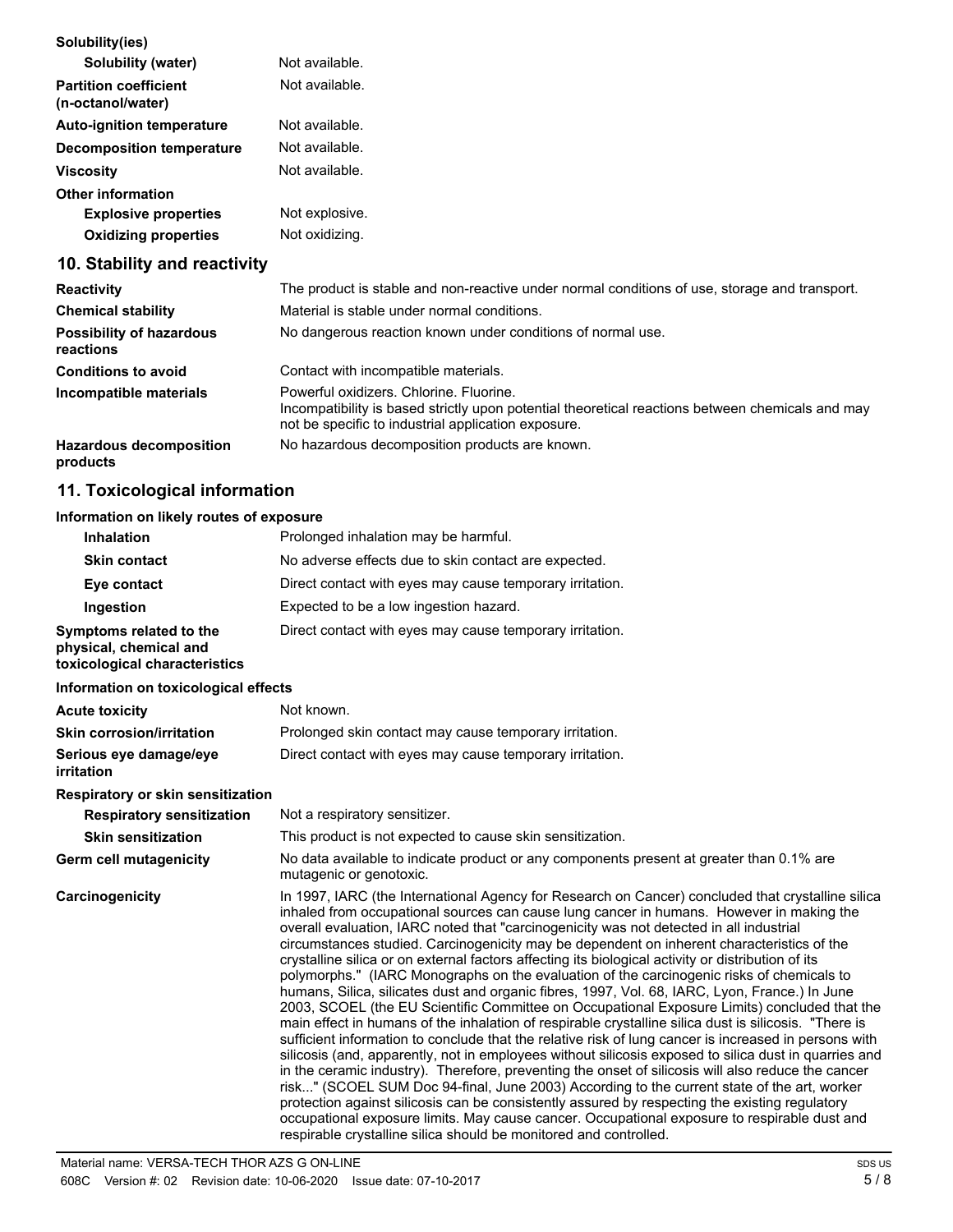| IARC Monographs. Overall Evaluation of Carcinogenicity<br>Amorphous Silica (CAS 7631-86-9)<br>Fumes, Silica (CAS 69012-64-2)<br>Quartz (SiO2) (CAS 14808-60-7)<br>OSHA Specifically Regulated Substances (29 CFR 1910.1001-1052) |                                                                                                                                                                                                                                                                                                                                  | 3 Not classifiable as to carcinogenicity to humans.<br>3 Not classifiable as to carcinogenicity to humans.<br>1 Carcinogenic to humans. |  |
|----------------------------------------------------------------------------------------------------------------------------------------------------------------------------------------------------------------------------------|----------------------------------------------------------------------------------------------------------------------------------------------------------------------------------------------------------------------------------------------------------------------------------------------------------------------------------|-----------------------------------------------------------------------------------------------------------------------------------------|--|
| Quartz (SiO2) (CAS 14808-60-7)                                                                                                                                                                                                   |                                                                                                                                                                                                                                                                                                                                  | Cancer                                                                                                                                  |  |
|                                                                                                                                                                                                                                  | US. National Toxicology Program (NTP) Report on Carcinogens                                                                                                                                                                                                                                                                      |                                                                                                                                         |  |
| Quartz (SiO2) (CAS 14808-60-7)                                                                                                                                                                                                   |                                                                                                                                                                                                                                                                                                                                  | Known To Be Human Carcinogen.                                                                                                           |  |
| <b>Reproductive toxicity</b>                                                                                                                                                                                                     |                                                                                                                                                                                                                                                                                                                                  | This product is not expected to cause reproductive or developmental effects.                                                            |  |
| <b>Developmental effects</b><br>Quartz (SiO2)                                                                                                                                                                                    |                                                                                                                                                                                                                                                                                                                                  | 0                                                                                                                                       |  |
| Developmental effects - EU category<br>Quartz (SiO2)<br>Embryotoxicity                                                                                                                                                           |                                                                                                                                                                                                                                                                                                                                  | 0                                                                                                                                       |  |
| Quartz (SiO2)<br><b>Reproductivity</b>                                                                                                                                                                                           |                                                                                                                                                                                                                                                                                                                                  | 0                                                                                                                                       |  |
| Quartz (SiO2)                                                                                                                                                                                                                    |                                                                                                                                                                                                                                                                                                                                  | 0                                                                                                                                       |  |
| Specific target organ toxicity -<br>single exposure                                                                                                                                                                              | Not classified.                                                                                                                                                                                                                                                                                                                  |                                                                                                                                         |  |
| Specific target organ toxicity -<br>repeated exposure                                                                                                                                                                            |                                                                                                                                                                                                                                                                                                                                  | Causes damage to organs through prolonged or repeated exposure.                                                                         |  |
| <b>Aspiration hazard</b>                                                                                                                                                                                                         | Not an aspiration hazard.                                                                                                                                                                                                                                                                                                        |                                                                                                                                         |  |
| <b>Chronic effects</b>                                                                                                                                                                                                           | Causes damage to organs through prolonged or repeated exposure. Prolonged inhalation may be<br>harmful. Prolonged exposure may cause chronic effects.                                                                                                                                                                            |                                                                                                                                         |  |
| 12. Ecological information                                                                                                                                                                                                       |                                                                                                                                                                                                                                                                                                                                  |                                                                                                                                         |  |
| <b>Ecotoxicity</b>                                                                                                                                                                                                               | The product is not classified as environmentally hazardous. However, this does not exclude the<br>possibility that large or frequent spills can have a harmful or damaging effect on the environment.                                                                                                                            |                                                                                                                                         |  |
| Persistence and degradability                                                                                                                                                                                                    | No data is available on the degradability of any ingredients in the mixture.                                                                                                                                                                                                                                                     |                                                                                                                                         |  |
| <b>Bioaccumulative potential</b>                                                                                                                                                                                                 | No data available.                                                                                                                                                                                                                                                                                                               |                                                                                                                                         |  |
| <b>Mobility in soil</b>                                                                                                                                                                                                          | No data available.                                                                                                                                                                                                                                                                                                               |                                                                                                                                         |  |
| Other adverse effects                                                                                                                                                                                                            | No other adverse environmental effects (e.g. ozone depletion, photochemical ozone creation<br>potential, endocrine disruption, global warming potential) are expected from this component.                                                                                                                                       |                                                                                                                                         |  |
| 13. Disposal considerations                                                                                                                                                                                                      |                                                                                                                                                                                                                                                                                                                                  |                                                                                                                                         |  |
| <b>Disposal instructions</b>                                                                                                                                                                                                     | This product, in its present state, when discarded or disposed of, is not a hazardous waste<br>according to Federal regulations (40 CFR 261.4 (b)(4)). Under RCRA, it is the responsibility of the<br>user of the product to determine, at the time of disposal, whether the product meets RCRA criteria<br>for hazardous waste. |                                                                                                                                         |  |
| Hazardous waste code                                                                                                                                                                                                             | Since this product is used in several industries, no Waste Code can be provided by the supplier.<br>The Waste Code should be determined in arrangement with your waste disposal partner or the<br>responsible authority.                                                                                                         |                                                                                                                                         |  |
| Waste from residues / unused<br>products                                                                                                                                                                                         | Not available.                                                                                                                                                                                                                                                                                                                   |                                                                                                                                         |  |
| <b>Contaminated packaging</b>                                                                                                                                                                                                    | Not available.                                                                                                                                                                                                                                                                                                                   |                                                                                                                                         |  |

## **14. Transport information**

#### **DOT**

Not regulated as dangerous goods.

#### **IATA**

Not regulated as dangerous goods.

### **IMDG**

Not regulated as dangerous goods.

**Transport in bulk according to** Not applicable. **Annex II of MARPOL 73/78 and**

## **the IBC Code**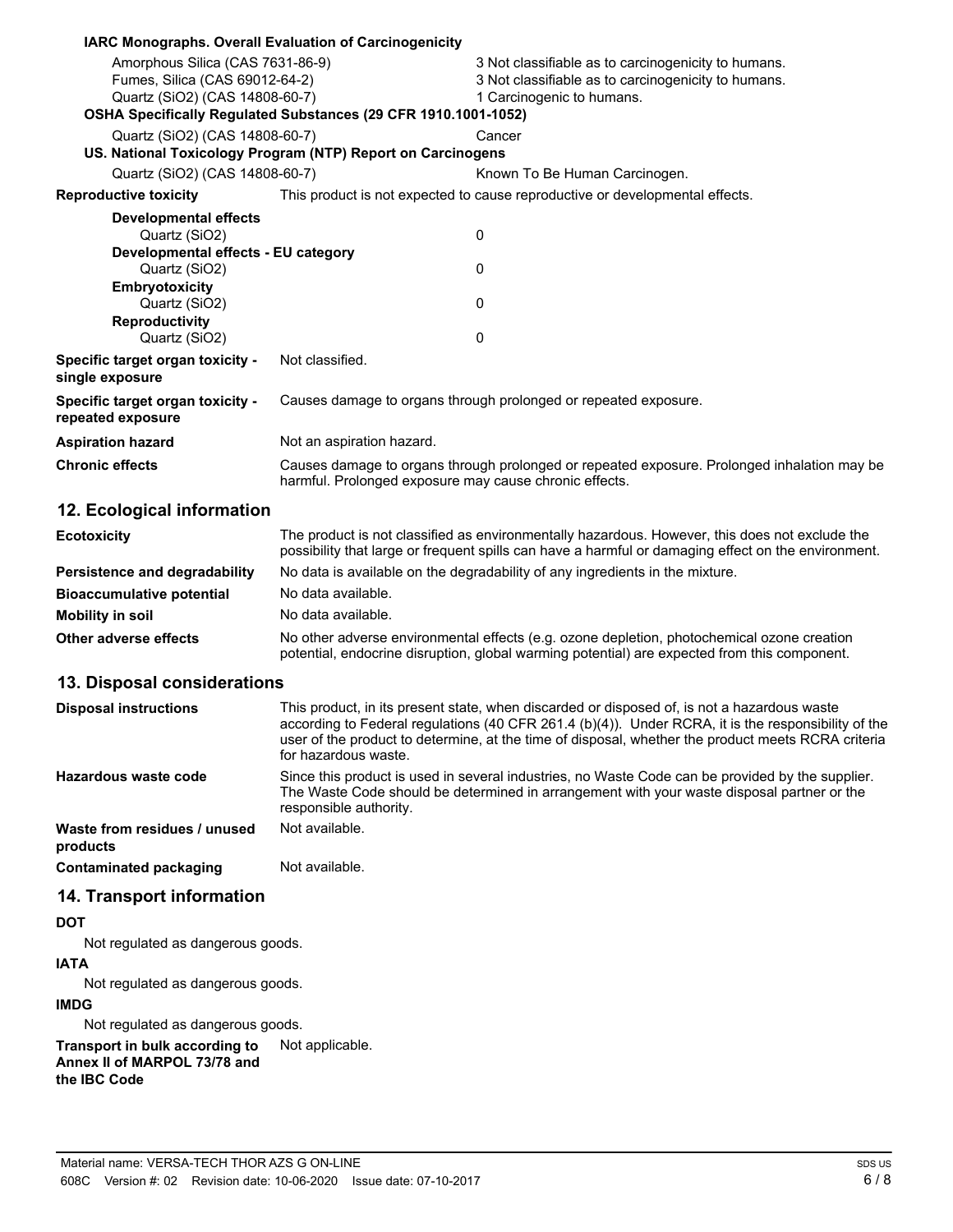# **15. Regulatory information**

| <b>US federal regulations</b>                                                                      |                                     | This product is a "Hazardous Chemical" as defined by the OSHA Hazard Communication<br>Standard, 29 CFR 1910.1200. All chemical substances in this product are listed on the TSCA<br>chemical substance inventory where required. |                                                                                                                                                                                                               |                        |
|----------------------------------------------------------------------------------------------------|-------------------------------------|----------------------------------------------------------------------------------------------------------------------------------------------------------------------------------------------------------------------------------|---------------------------------------------------------------------------------------------------------------------------------------------------------------------------------------------------------------|------------------------|
| TSCA Section 12(b) Export Notification (40 CFR 707, Subpt. D)                                      |                                     |                                                                                                                                                                                                                                  |                                                                                                                                                                                                               |                        |
| Not regulated.<br><b>CERCLA Hazardous Substance List (40 CFR 302.4)</b>                            |                                     |                                                                                                                                                                                                                                  |                                                                                                                                                                                                               |                        |
| Not listed.                                                                                        |                                     |                                                                                                                                                                                                                                  |                                                                                                                                                                                                               |                        |
| <b>SARA 304 Emergency release notification</b>                                                     |                                     |                                                                                                                                                                                                                                  |                                                                                                                                                                                                               |                        |
| Not regulated.                                                                                     |                                     |                                                                                                                                                                                                                                  |                                                                                                                                                                                                               |                        |
| OSHA Specifically Regulated Substances (29 CFR 1910.1001-1052)                                     |                                     |                                                                                                                                                                                                                                  |                                                                                                                                                                                                               |                        |
| Quartz (SiO2) (CAS 14808-60-7)                                                                     |                                     | Cancer<br>lung effects<br>immune system effects<br>kidney effects                                                                                                                                                                |                                                                                                                                                                                                               |                        |
| Superfund Amendments and Reauthorization Act of 1986 (SARA)                                        |                                     |                                                                                                                                                                                                                                  |                                                                                                                                                                                                               |                        |
| SARA 302 Extremely hazardous substance                                                             |                                     |                                                                                                                                                                                                                                  |                                                                                                                                                                                                               |                        |
| Not listed.                                                                                        |                                     |                                                                                                                                                                                                                                  |                                                                                                                                                                                                               |                        |
| SARA 311/312 Hazardous<br>chemical                                                                 | Yes                                 |                                                                                                                                                                                                                                  |                                                                                                                                                                                                               |                        |
| <b>Classified hazard</b><br>categories                                                             | Carcinogenicity                     | Specific target organ toxicity (single or repeated exposure)                                                                                                                                                                     |                                                                                                                                                                                                               |                        |
| SARA 313 (TRI reporting)<br><b>Chemical name</b>                                                   |                                     | <b>CAS number</b>                                                                                                                                                                                                                | % by wt.                                                                                                                                                                                                      |                        |
| Aluminium Oxide (Non-Fibrous)                                                                      |                                     | 1344-28-1                                                                                                                                                                                                                        | $2.5 - 10$                                                                                                                                                                                                    |                        |
| Other federal regulations                                                                          |                                     |                                                                                                                                                                                                                                  |                                                                                                                                                                                                               |                        |
| Clean Air Act (CAA) Section 112 Hazardous Air Pollutants (HAPs) List                               |                                     |                                                                                                                                                                                                                                  |                                                                                                                                                                                                               |                        |
| Not regulated.<br>Clean Air Act (CAA) Section 112(r) Accidental Release Prevention (40 CFR 68.130) |                                     |                                                                                                                                                                                                                                  |                                                                                                                                                                                                               |                        |
| Not regulated.                                                                                     |                                     |                                                                                                                                                                                                                                  |                                                                                                                                                                                                               |                        |
| <b>Safe Drinking Water Act</b><br>(SDWA)                                                           | Not regulated.                      |                                                                                                                                                                                                                                  |                                                                                                                                                                                                               |                        |
| <b>US state regulations</b>                                                                        |                                     |                                                                                                                                                                                                                                  |                                                                                                                                                                                                               |                        |
| <b>California Proposition 65</b>                                                                   |                                     |                                                                                                                                                                                                                                  |                                                                                                                                                                                                               |                        |
|                                                                                                    | to www.P65Warnings.ca.gov.          |                                                                                                                                                                                                                                  | WARNING: This product can expose you to chemicals including Quartz (SiO2): Quartz (SiO2): Quartz (SiO2):<br>Quartz (SiO2), which is known to the State of California to cause cancer. For more information go |                        |
|                                                                                                    |                                     | California Proposition 65 - CRT: Listed date/Carcinogenic substance                                                                                                                                                              |                                                                                                                                                                                                               |                        |
| Quartz (SiO2) (CAS 14808-60-7)                                                                     |                                     | Listed: October 1, 1988                                                                                                                                                                                                          |                                                                                                                                                                                                               |                        |
| Titanium Dioxide (CAS 13463-67-7)<br>subd. $(a)$                                                   |                                     | Listed: September 2, 2011                                                                                                                                                                                                        | US. California. Candidate Chemicals List. Safer Consumer Products Regulations (Cal. Code Regs, tit. 22, 69502.3,                                                                                              |                        |
| Quartz (SiO2) (CAS 14808-60-7)                                                                     |                                     |                                                                                                                                                                                                                                  |                                                                                                                                                                                                               |                        |
| <b>International Inventories</b>                                                                   |                                     |                                                                                                                                                                                                                                  |                                                                                                                                                                                                               |                        |
| Country(s) or region                                                                               | Inventory name                      |                                                                                                                                                                                                                                  |                                                                                                                                                                                                               | On inventory (yes/no)* |
| Australia                                                                                          |                                     | Australian Inventory of Chemical Substances (AICS)                                                                                                                                                                               |                                                                                                                                                                                                               | Yes                    |
| Canada                                                                                             | Domestic Substances List (DSL)      |                                                                                                                                                                                                                                  |                                                                                                                                                                                                               | Yes                    |
| Canada<br>China                                                                                    | Non-Domestic Substances List (NDSL) |                                                                                                                                                                                                                                  |                                                                                                                                                                                                               | No<br>Yes              |
|                                                                                                    |                                     | Inventory of Existing Chemical Substances in China (IECSC)                                                                                                                                                                       |                                                                                                                                                                                                               |                        |
| Europe                                                                                             | Substances (EINECS)                 | European Inventory of Existing Commercial Chemical                                                                                                                                                                               |                                                                                                                                                                                                               | No                     |
| Europe                                                                                             |                                     | European List of Notified Chemical Substances (ELINCS)                                                                                                                                                                           |                                                                                                                                                                                                               | No                     |
| Japan                                                                                              |                                     | Inventory of Existing and New Chemical Substances (ENCS)                                                                                                                                                                         |                                                                                                                                                                                                               | No                     |
| Korea                                                                                              | Existing Chemicals List (ECL)       |                                                                                                                                                                                                                                  |                                                                                                                                                                                                               | Yes                    |
| New Zealand                                                                                        | New Zealand Inventory               |                                                                                                                                                                                                                                  |                                                                                                                                                                                                               | Yes                    |